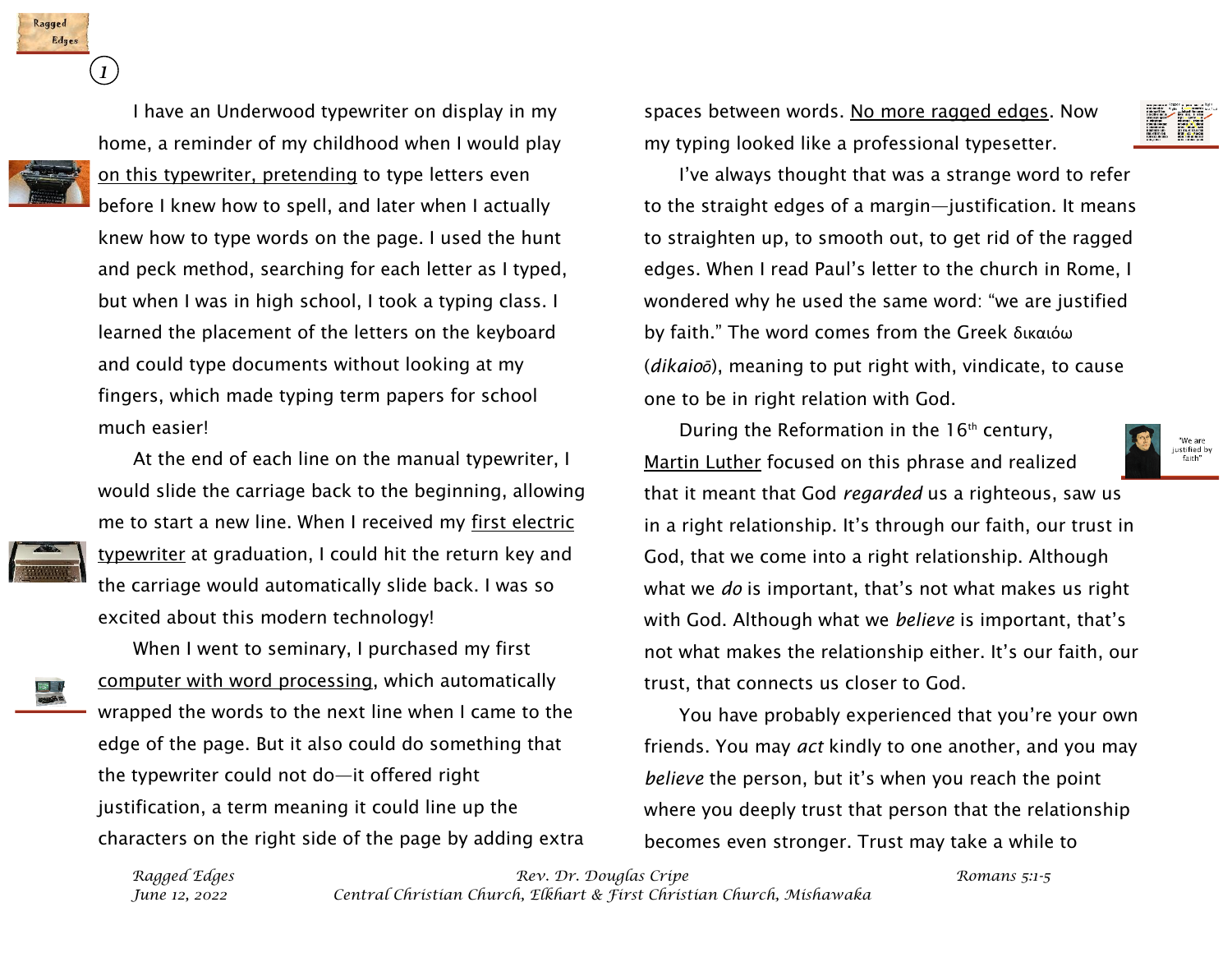happen with our friends, but with God, Jesus has helped us form that deeper trust, creating a peace within us, showing us that God's grace and love fill our lives.

That all sounds nice, doesn't it? But then Paul stretched this relationship by saying that we can now boast in our afflictions, our times of suffering, for that leads to endurance, which produces character, which creates hope. That almost sounds like someone saying to us while we're suffering, "It's good for you. It makes you a better person." That's not something anyone wants to hear when facing a crisis in life, though in hindsight that's what many of us may later discover. We often become stronger individuals as we endure the struggles we face in life, but we may not find the idea comforting at the time.

Our suffering is like using a manual typewriter to a word processor. When we manually try to line up our ragged edges by ourselves, we can't do it. We may feel frustrated. No matter how much planning we may do on a manual typewriter, we can't make those typed edges smooth. But with God, smoothing out the edges is as easy as using a word processor: we are justified, our rough edges are all lined up. We're straightened out. Life is smoothed out.

All of us have rough and ragged edges in our lives, and many times we discover we can't straighten them out ourselves. But even in our ragged lives, something of beauty can sprout.

Someone recently was looking at the plants around my home, and she noticed a broken pot with flowers. She said, "Why did you use that broken pot? Couldn't you have gotten a new one instead? A new flowerpot would look much better than that broken one."

I replied, "I use that broken pot to remind me that even when our edges look ragged, something beautiful can still grow within us. Throughout my garden, I have intentionally used broken pots as a reminder that beauty surrounds us, even in our brokenness. God sees our ragged edges, but rather than seeing us as broken, God sees us a justified, as though our ragged edges have been made smooth. We may still have our ragged and broken edges, but God sees us as beautiful, as loved and accepted, even with our ragged edges. It's not that we *believe* our edges have been smoothed, or that our *actions* have smoothed out our edges. It's because God looking through our relationship with Jesus Christ sees us right justified, the rough and ragged places made smooth.



*2*

*Ragged Edges Rev. Dr. Douglas Cripe Romans 5:1-5 June 12, 2022 Central Christian Church, Elkhart & First Christian Church, Mishawaka*